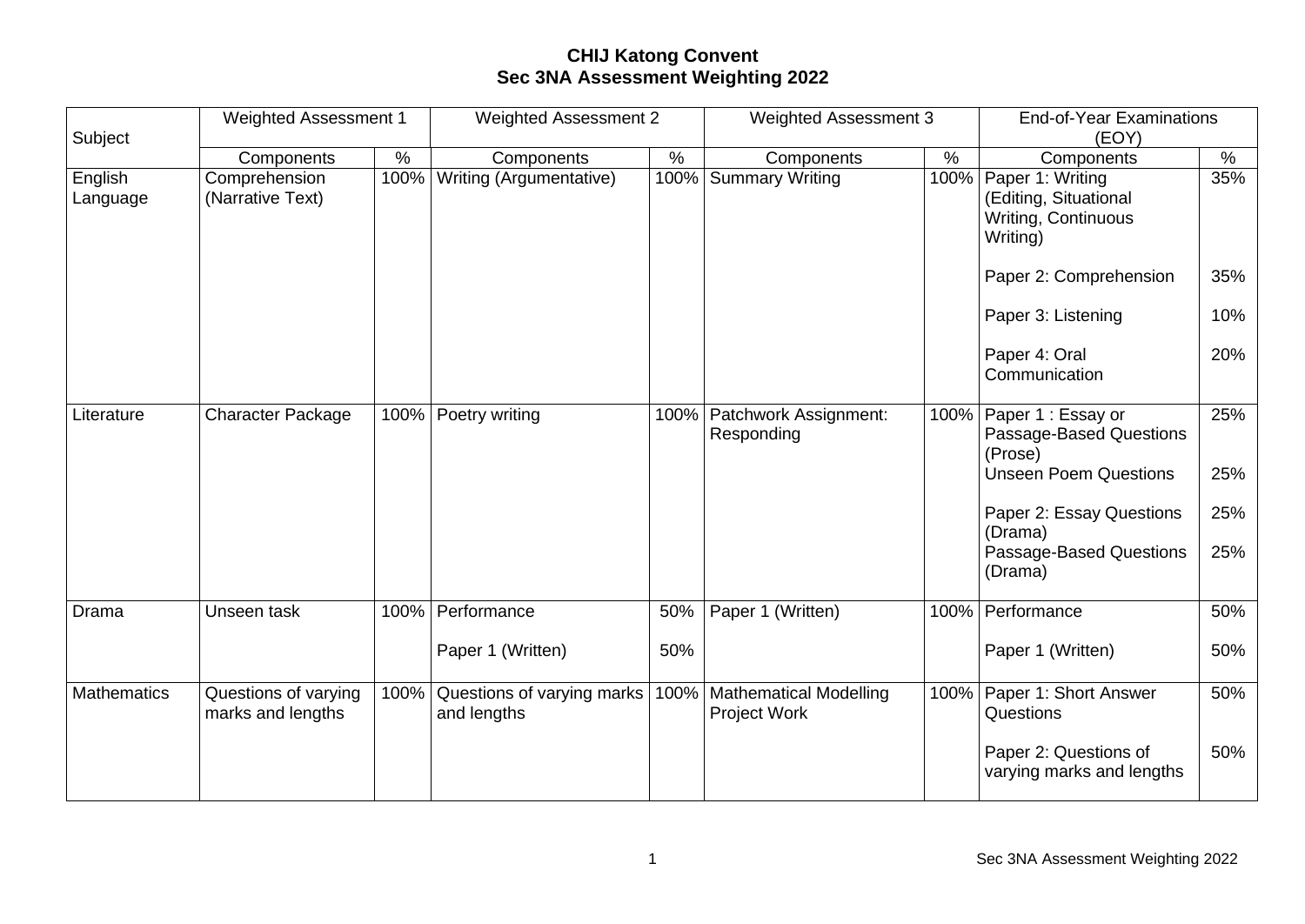| Subject           | Weighted Assessment 1                     |      | <b>Weighted Assessment 2</b> |      | <b>Weighted Assessment 3</b>   |      | <b>End-of-Year Examinations</b><br>(EOY)                                                                                       |                   |
|-------------------|-------------------------------------------|------|------------------------------|------|--------------------------------|------|--------------------------------------------------------------------------------------------------------------------------------|-------------------|
|                   | Components                                | $\%$ | Components                   | $\%$ | Components                     | $\%$ | Components                                                                                                                     | %                 |
| $Sc(Chemistry)^1$ | <b>Written Test</b>                       | 50%  | <b>Practical Task</b>        | 50%  | <b>Written Test</b>            | 50%  | Section A: Multiple Choice<br>Questions<br>Section B: Short Structured<br>Questions<br>Section C: Long Structured<br>Questions | 50%               |
| $Sc(Biology)^1$   | <b>Written Test</b>                       | 50%  | <b>Written Test</b>          | 50%  | <b>Written Test</b>            | 50%  | Section A: Multiple Choice<br>Questions<br>Section B: Short Structured<br>Questions<br>Section C: Long Structured<br>Questions | 50%               |
| Chinese           | <b>Composition Writing</b><br><b>Task</b> | 100% | Language Use                 |      | 100% Group Oral Presentation   |      | 100% Paper 1: Email Writing &<br>Composition<br>Paper 2: Language Use<br>Paper 3: Oral & Listening<br>Comprehension            | 30%<br>30%<br>40% |
| Malay             | <b>Composition Writing</b><br><b>Task</b> | 100% | Language Use                 | 100% | <b>Group Oral Presentation</b> | 100% | Paper 1: Email Writing &<br>Composition<br>Paper 2: Language Use<br>Paper 3: Oral & Listening<br>Comprehension                 | 30%<br>30%<br>40% |

<sup>&</sup>lt;sup>1</sup> Sc(Biology) and Sc(Chemistry) are half subjects which carry assessment composition of 50% each.